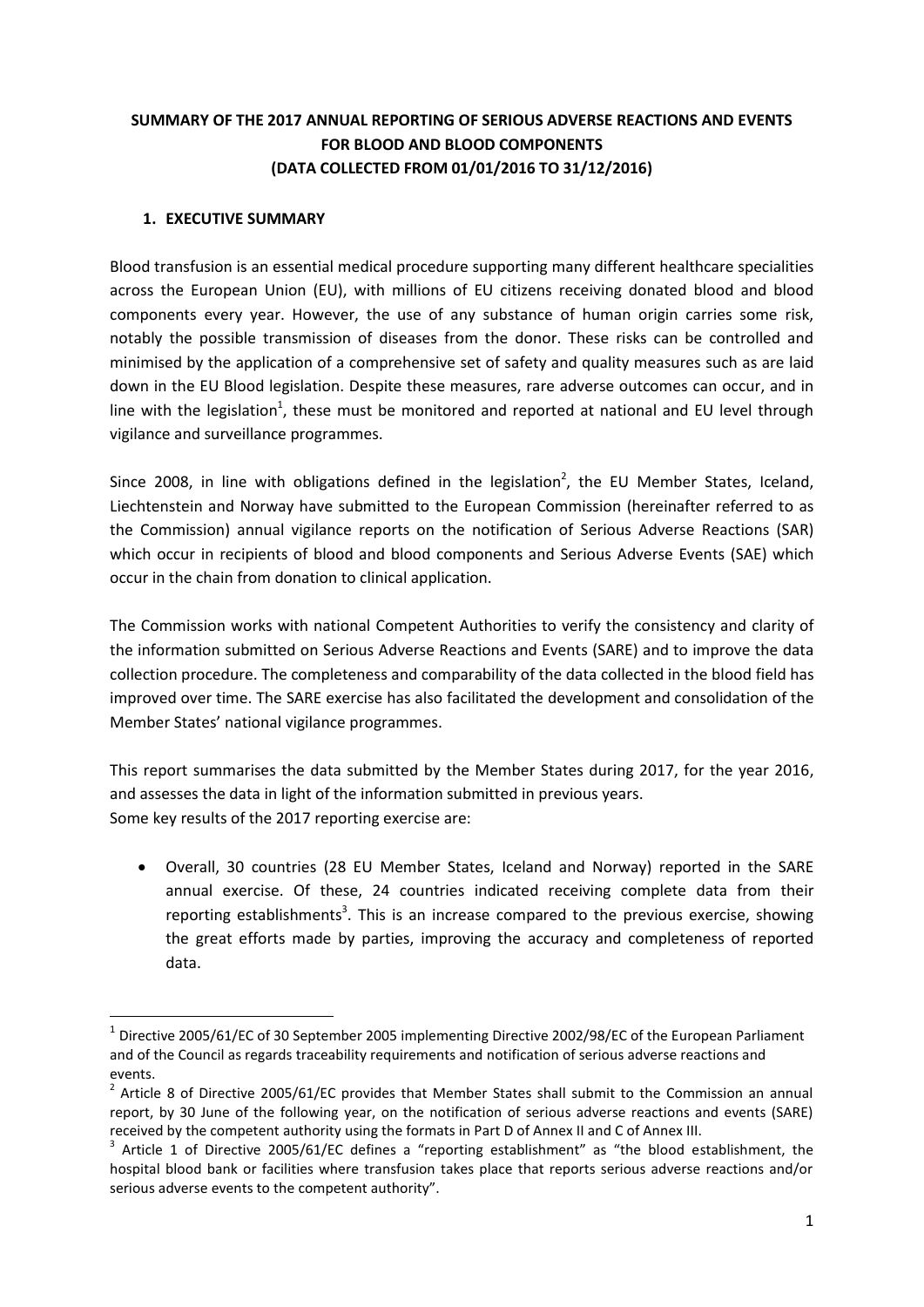- In relation to the number of units issued for transfusion and/or transfused<sup>4</sup>, 24.8 *million units* of blood or blood components were reported by 29 countries. Partial data reported by 20 countries indicated that over 3 *million patients were transfused* (3.13 million).
- Concerning *SAR in recipients*, 1,737 cases were reported for 2016 with imputability level 2 or 3 (likely or certain to have been caused by the transfusion), which are the focus of further analysis in this report. The total number of SAR has slightly increased compared with previous exercises. Anaphylaxis, transfusion-associated circulatory overload and febrile nonhaemolytic transfusion reaction were the most frequent SAR.
- The results also show that there were 16 *deaths* likely or certainly resulting from blood transfusions in 2016. Compared with previous exercises this number has moderately decreased. It is worth noting that the majority of deaths were not directly attributable to the quality and safety of blood components, but rather to clinical practice or to unforeseeable reactions.
- Concerning *SAE*, which amounted to 2,599 cases for 2016, the reported figures have also slightly increased compared to those of the previous year. Most of the SAE occurred due to human error (73%). This fact emphasises the importance of root-cause analysis to determine the best measures to avoid the repetition of SAE. It should also be mentioned that SAE reporting rates vary considerably between countries.

The reports submitted by 23 of the countries included information not only on recipients but also *donors*, for whom 7,658 reactions were reported on a voluntary basis. It is important to collect these data and to further assess the underlying causes in order to better protect those citizens who volunteer to donate blood and thus make transfusion possible.

Before publishing the summary report, the data contained in this report was presented at the meeting of the Competent Authorities for Blood and Blood Components in February 2018. This gave the reporting countries the opportunity to interact and share experience and knowledge on haemovigilance, hence supporting the development of their national systems and improving the safety of blood transfusion.

## **2. DATA COLLECTION METHODOLOGY**

This document provides a summary report of the data collected during 2016 (from  $1<sup>st</sup>$  January to  $31<sup>st</sup>$ December) and submitted to the Commission in 2017 by Iceland, Norway and all EU Member States. It also includes a comparison with the data from previous years and draws general conclusions. The Commission provided the following tools to the participating authorities to promote a standardised approach to data reporting:

**<sup>.</sup>**  $<sup>4</sup>$  It should be taken into account that in the data from 2 countries, only the units reported as transfused have</sup> been included. It is evident that the number of units transfused must also have been issued prior to transfusion.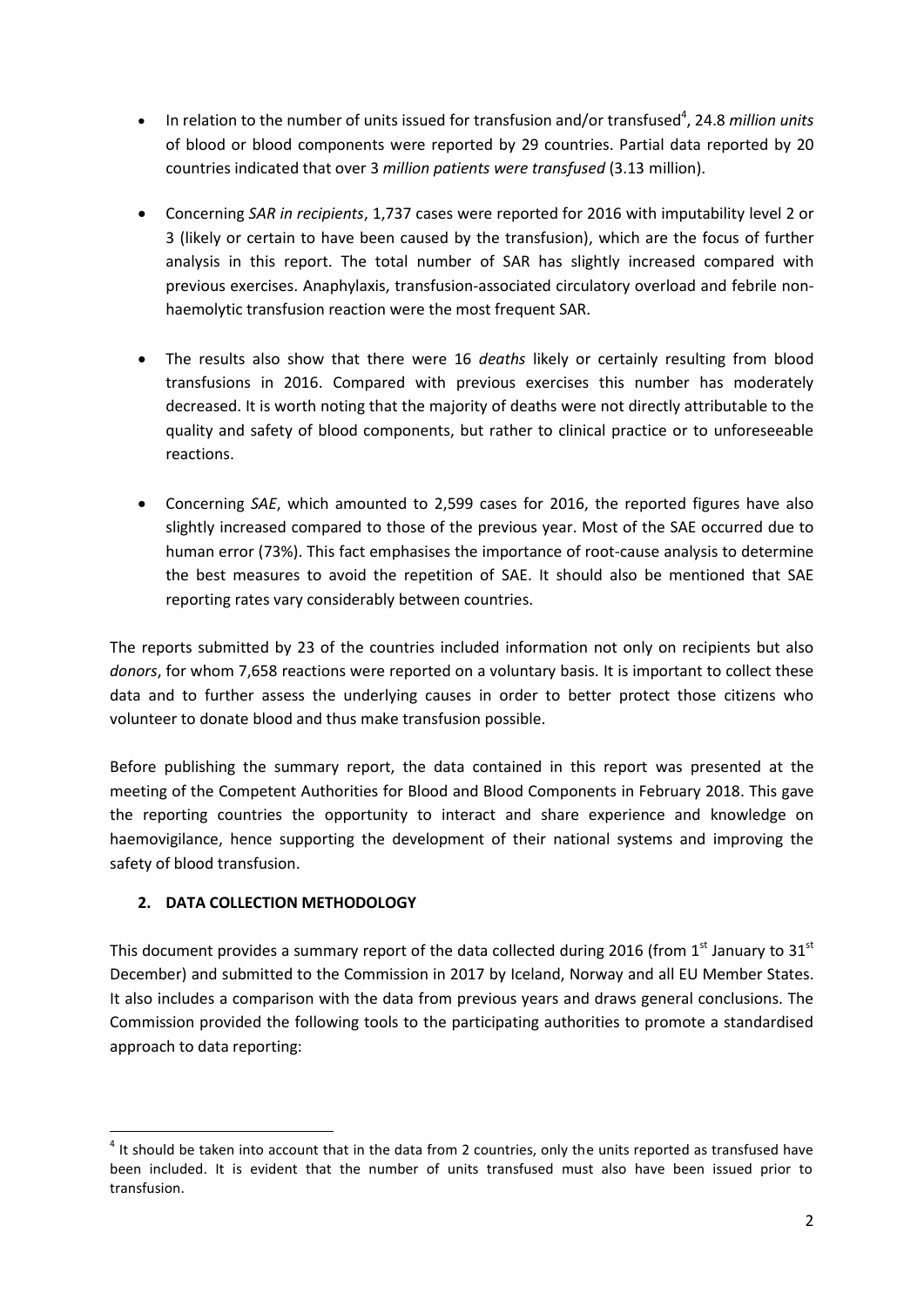- 1) An electronic reporting template to be sent to a DG SANTE hosted database. The electronic reporting template used in 2017 (for 2016 data) was version 2.5.7;
- 2) The Common Approach document for the definition of reportable SAR and SAE ("Common Approach") attached to the electronic reporting template. The aim of the document, although not legally binding, is to provide guidance to Member States when reporting. First published in 2008, the Common Approach has been regularly updated to clarify points of ambiguity and inconsistency. This has in turn resulted in a gradual increase in the quality and accuracy of the data collected from the Member States. In 2017, version 5.3 of the Common Approach document was available to those countries reporting 2016 SARE data.

In December 2017 a service contract agreement was signed between the Commission and the Council of Europe/European Directorate for the Quality of Medicines and HealthCare (EDQM) to carry out the verification and analysis of the 2017 SARE exercise. Therefore, since the beginning of 2018, the EDQM started contacting reporting countries when needed in order to clarify and verify the accuracy of the data, and performed the detailed analysis of the information presented in this report.

### **3. MAIN FINDINGS OF THE 2016 DATA COLLECTION**

### **3.1. General comments**

For the 2017 exercise (data reported in 2016), the electronic reporting template was unchanged. A revised version of the Common Approach document had been developed by the Commission, together with experts of the Vigilance Expert Sub-group.

Country reports were received from all 28 EU Member States, Iceland and Norway, comprising aggregated data from 4,118 reporting facilities. Not all countries provided complete data on all denominators (i.e. blood units issued, blood units transfused and number of recipients), raising questions about the availability and accuracy of the data. Despite this, denominator data have improved overall in comparison with previous exercises.

Regarding data completeness, 24 countries reported receiving complete data, 5 countries received 80-98% of the expected data and one received 29%. Although data quality has continued to improve, the data presented here are considered partial and still do not represent the entire picture. Therefore, conclusions should be interpreted with caution.

The data were presented at the February 2018 meeting of the Competent Authorities for Blood and Blood Components. Additionally, clarification and verification of the data between the EDQM, the Commission and Member States was carried out on various occasions.

#### **3.2. Denominators**

All 28 EU Member States, Iceland and Norway submitted replies to the questionnaire, thereby complying with the annual report submission requirement established by Article 8 of Directive 2005/61/EC.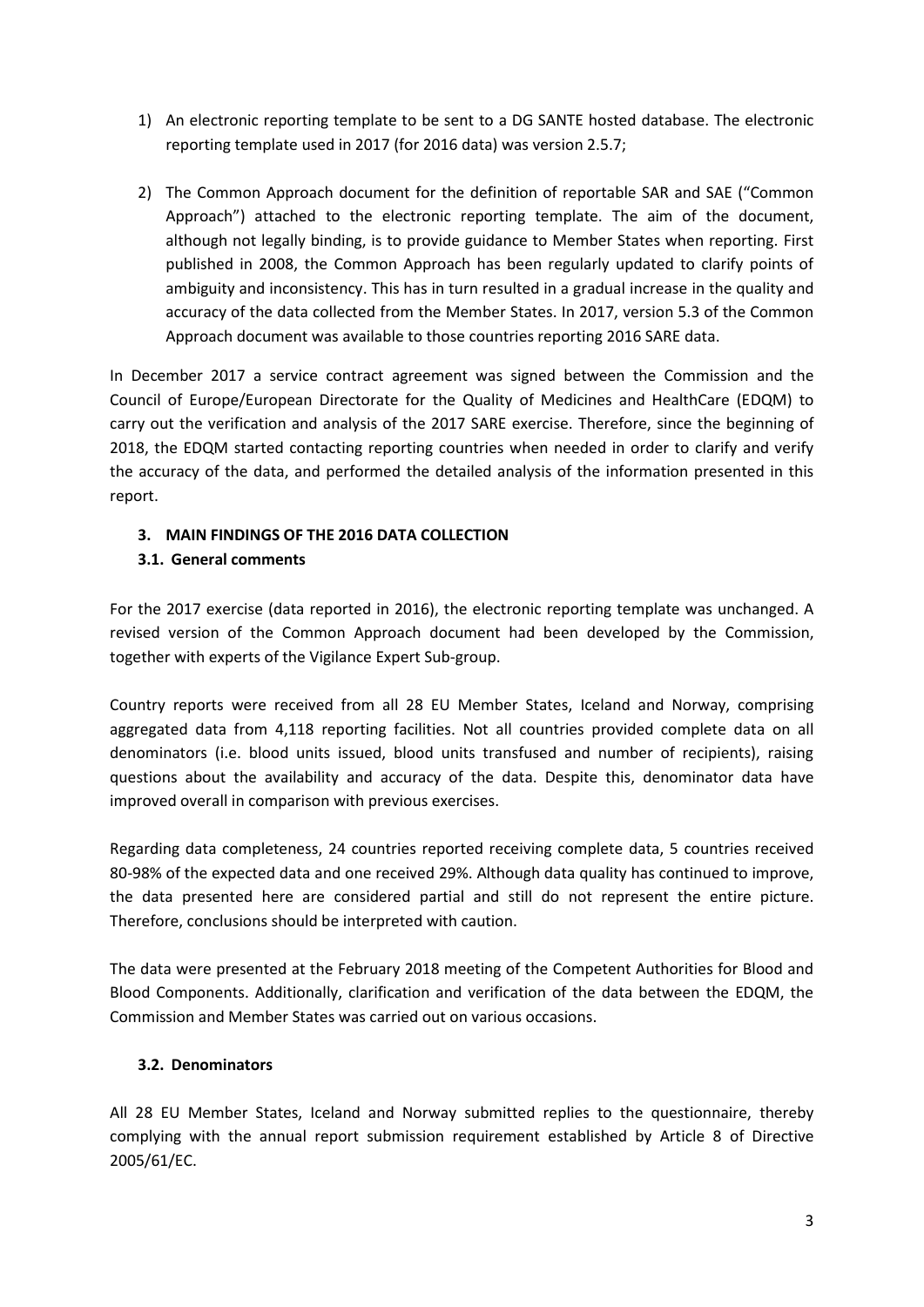As regards the **units of blood components issued,** 27 Member States (AT, BE, BG, CY, CZ, DE, DK, EE, EL, FI, FR, HR, HU, IE, IT, LT, LU, LV, MT, NL, PL, PT, RO, SE, SI, SK and UK) provided data. Two of the remaining countries (ES and NO) did not report the number of units issued, but did provide the number of units transfused. As all units transfused must have first been issued, their numbers for units transfused have been included in the total number of units reported issued. A total of 24,827,516 units of blood and blood components were reported as issued in 2016. Figure 1 shows the breakdown of units issued by component type (including the transfused data from ES and NO).



| Component              | Units      |  |  |  |  |  |
|------------------------|------------|--|--|--|--|--|
| type                   | issued     |  |  |  |  |  |
| <b>Red Blood Cells</b> | 18,399,866 |  |  |  |  |  |
| Platelets <sup>5</sup> | 2,833,635  |  |  |  |  |  |
| Plasma                 | 3,578,993  |  |  |  |  |  |
| Whole blood            | 15,022     |  |  |  |  |  |
| <b>Total</b>           | 24,827,516 |  |  |  |  |  |

Figure 1: Units issued<sup>6</sup> (per blood component); data 2016.

Twenty-eight countries (all but DK, HU) also provided the total number of whole blood collections made during the year, amounting to 18,213,325, and the number of apheresis collections, amounting to 5,524,877, similar to the numbers provided in previous exercises.

Concerning the **units of blood components transfused**, there were 20,910,579 units reported as transfused by EU and EEA countries. It should be noted that this is not the total number of units transfused, as only 25 countries (AT, BE, BG, CY, CZ, DE, DK, EE, EL, ES, FR, HR, IE, IT, LT, LU, LV, MT, NL, PT, RO, SE, SK, UK and NO) reported this figure for at least one blood component. The data for units transfused per blood component are shown in Figure 2**.**



| Component              | <b>Units</b> |  |  |  |  |
|------------------------|--------------|--|--|--|--|
|                        | transfused   |  |  |  |  |
| Red Blood Cells        | 15,820,902   |  |  |  |  |
| Platelets <sup>5</sup> | 2,280,838    |  |  |  |  |
| Plasma                 | 2,794,554    |  |  |  |  |
| Whole blood            | 14,285       |  |  |  |  |
| Total                  | 20,910,579   |  |  |  |  |

Figure 2. Units transfused (per blood component); data 2016.

 $<sup>5</sup>$  Note that one platelet unit is normally prepared from several donations.</sup>

<sup>6</sup> Including data on units transfused from ES and NO.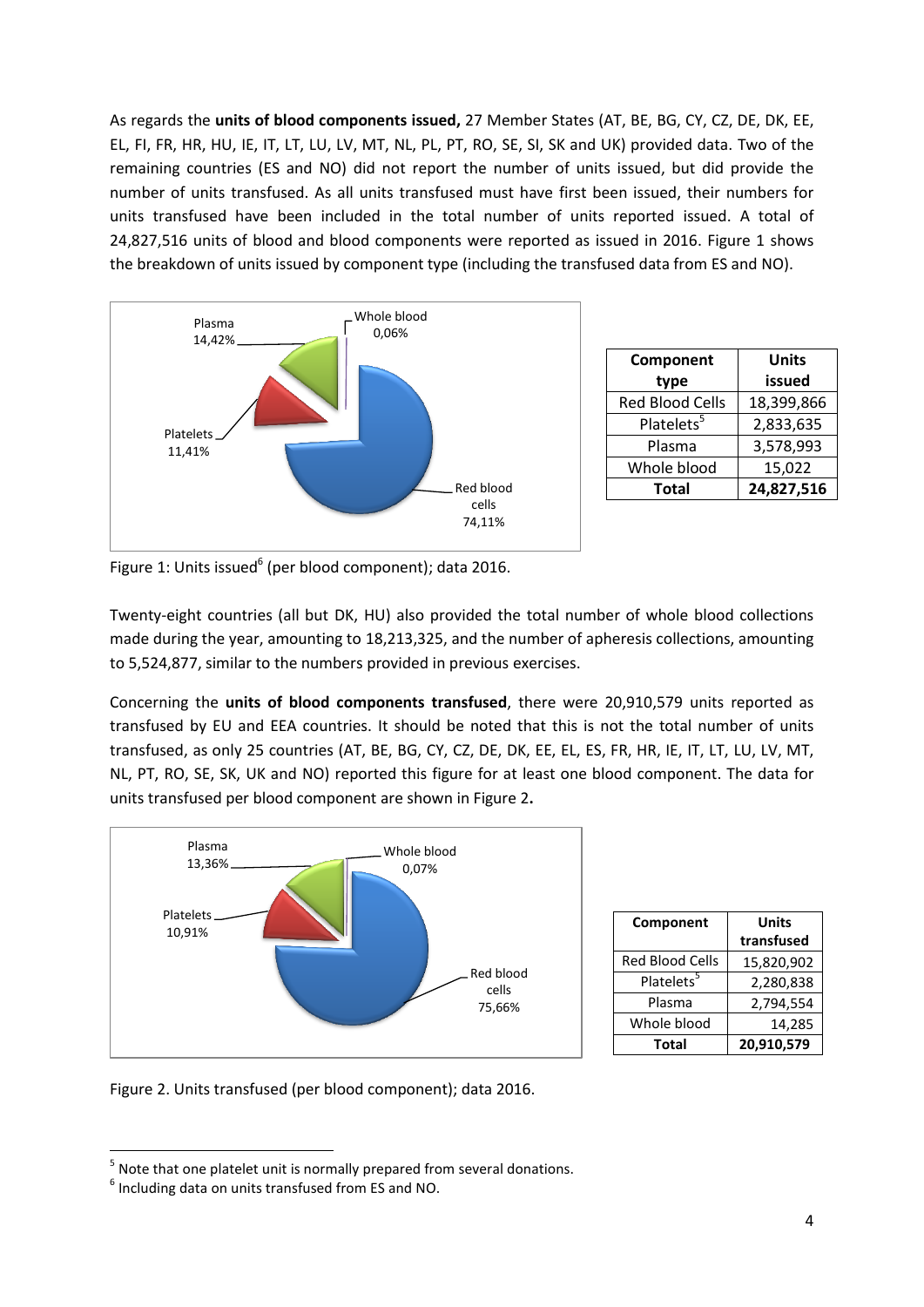Regarding **recipients transfused**, 3,134,944 patients were transfused in 2016 according to the reports. These are partial figures provided by 20 countries (AT, BE, BG, CY, CZ, EE, ES, FR, IS, IE, IT, HR, LT, LU, MT, NL, PT, RO, SE and UK) which reported the number of recipients transfused by blood component type. The breakdown of the transfused recipients is shown in Figures 3 and 4.



Figure 3. Recipients transfused (per blood component) in millions; data 2016.



Figure 4. Recipients transfused per blood component; data 2016.

 $^7$  Two countries were not able to provide the number of recipients transfused per type of component, but provided the total number of patients transfused regardless of the type of component.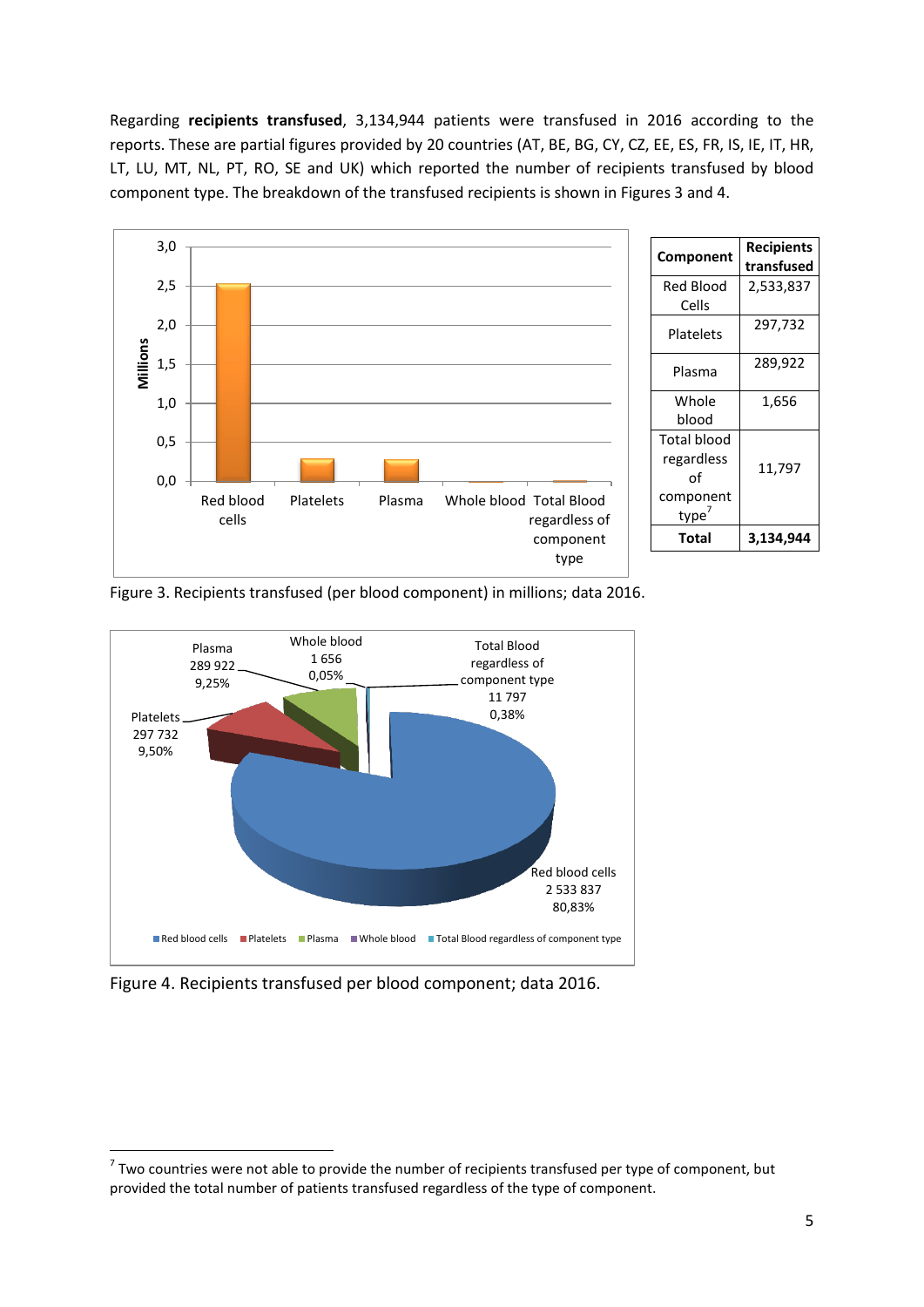# **3.3. Serious Adverse Reactions 3.3.1. Information by country**

In 2016, a total of 2,950 SAR with imputability level of 1 to 3 were reported in the exercise. Seven countries (EE, ES, IT, LU, LT, RO and SE) did not report any SAR of imputability level 1.

Directive 2005/61/EC provides that reporting establishments notify to the Competent Authority all relevant information about SAR of imputability level 2 or  $3<sup>8</sup>$ . Further analysis of SAR in this report relates only to the reporting of SAR at imputability levels 2 and 3. During 2016, a total of 1,737 SAR at imputability level 2 or 3 were reported. Of those, 16 resulted in death.

For the 30 countries that provided data for the number of SAR and units transfused per blood component, there were 11,847 units transfused per SAR imputability level 2 or 3.

These figures should also be interpreted with caution as many reports are still partial and differences between countries do not necessarily indicate a safer system. In fact, a higher number of SAR reported may indicate a more reliable and accurate reporting system, and a lower number of SAR may indicate underreporting.

### **3.3.2. Information by blood component**

Of the 1,737 SAR of imputability level 2 or 3 reported:

- 1008 SAR were related to **red blood cells,**
- 423 SAR were related to **platelets,**
- 270 SAR were related to **plasma, and,**
- 36 SAR were related to **more than one blood component.**



| Component<br>type      | Units<br>transfused<br>per SAR |  |  |  |  |
|------------------------|--------------------------------|--|--|--|--|
| <b>Red Blood Cells</b> | 15,405                         |  |  |  |  |
| Platelets              | 5,308                          |  |  |  |  |
| Plasma                 | 10,337                         |  |  |  |  |

#### Figure 5 shows the percentage of SAR and number of units transfused per blood component.

Figure 5. Percentage of SAR per blood component and units transfused per SAR.

<sup>&</sup>lt;sup>8</sup> Where it is likely or certain that the reaction is attributable to the blood or blood component. Article 5, para 3a of Directive 2005/61/EC.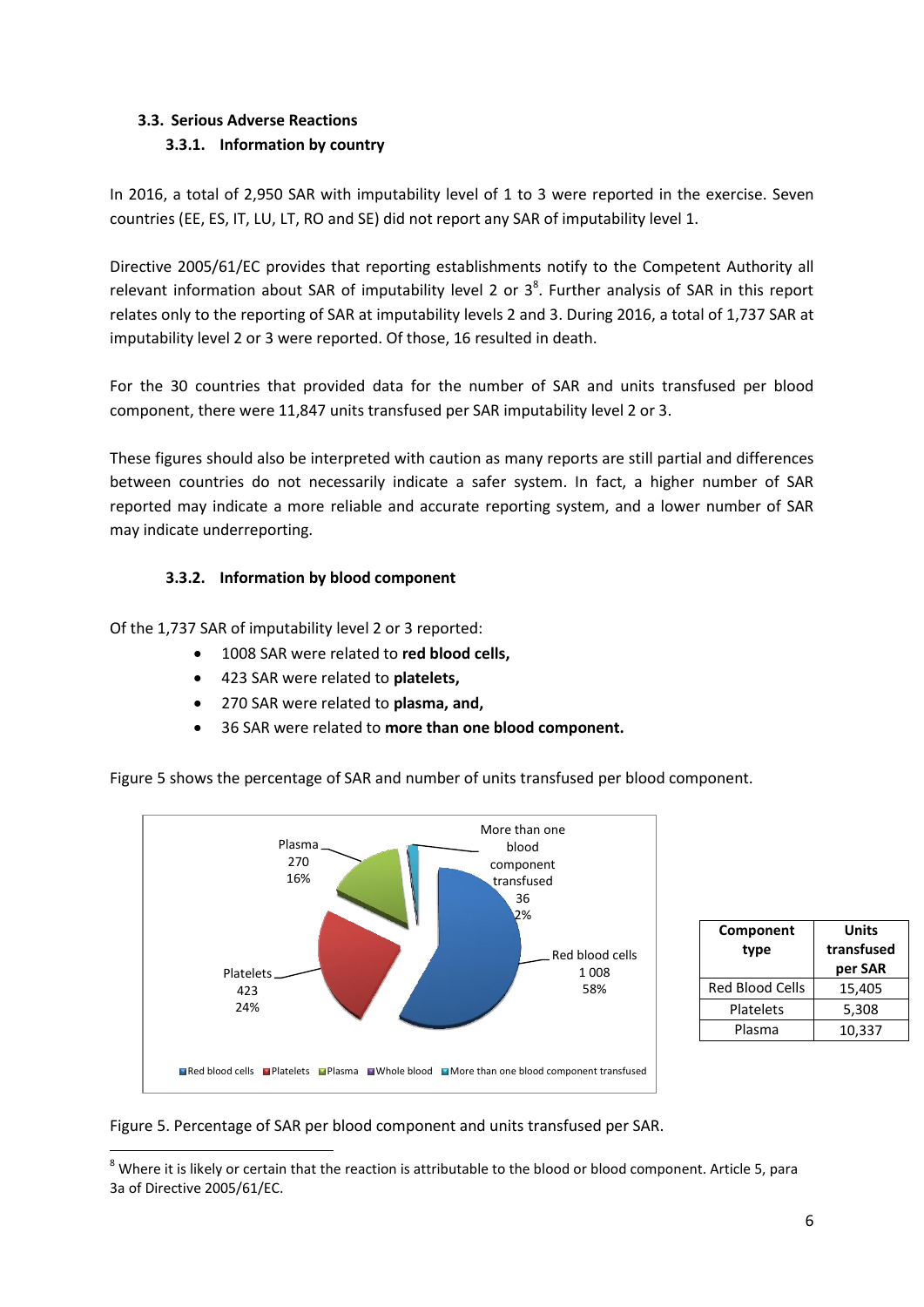### **3.3.3. Information by category of SAR**

The 1,737 SAR (inputability level 2 or 3) reported were classified as follows:

- Anaphylaxis/hypersensitivity: 703 cases
- Febrile non-haemolytic transfusion reaction (FNHTR): 404 cases
- Transfusion-associated circulatory overload (TACO): 222 cases
- Immunological haemolysis: 172 cases, of which
	- o 60 cases due to ABO incompatibility and
	- o 112 cases due to other alloantibodies
- Delayed haemolytic reaction: 7 cases
- Transfusion-associated dyspnoea (TAD): 44 cases
- Transfusion-related acute lung injury (TRALI): 54 cases
- Transfusion-transmitted infections: 21 cases, of which
	- o 12 bacterial infections, and
	- $\circ$  9 viral infections, of which 7 were hepatitis E and 2 hepatitis B virus respectively.
- Hypotension: 6 cases
- Non-immunological haemolysis: 9 cases
- Post-transfusion purpura: 6 cases
- Acute haemolytic transfusion reaction: 1 case
- Other: 88

The percentage of SAR per category is shown in Figure 6.



Figure **6**. Percentage of SAR per category; data 2016.

#### **3.3.4. Recipient deaths**

Over the 1,737 cases of SAR reported, there were 16 deaths, as follows:

 1 was associated with immunological haemolysis due to ABO incompatibility associated with red blood cell transfusion. This number represents 6.25% of all reported deaths.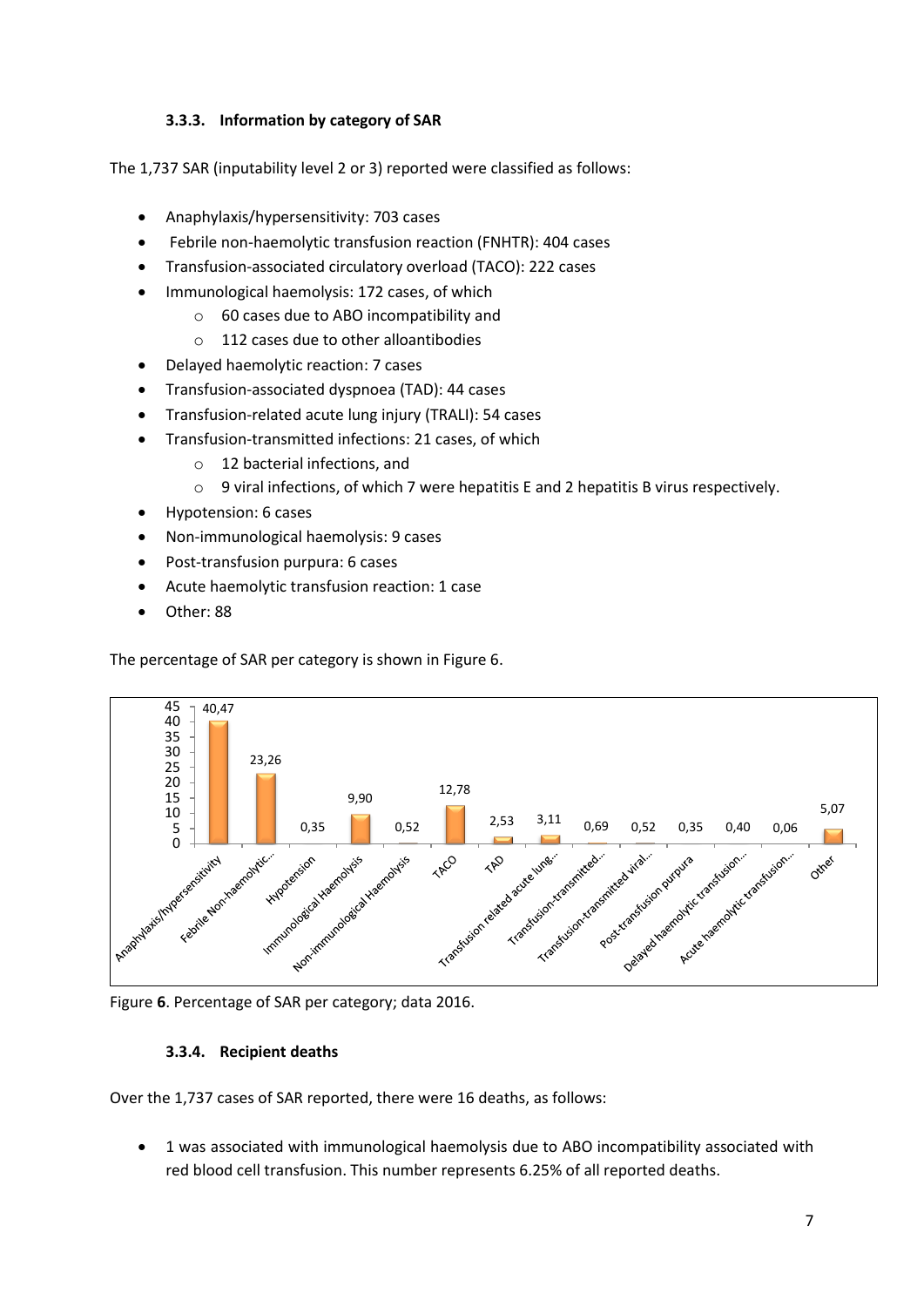- 8 were associated with TACO following red blood cell transfusion. This number represents 50% of all reported deaths.
- 1 was associated with TRALI following platelet transfusion. This number represents 6.25% of all reported deaths.
- 2 were associated with bacterial transmission, 1 following red blood cell transfusion and 1 following platelet transfusion. This number represents 12.5% of all reported deaths.
- 2 were associated with anaphylaxis/hypersensitivity. This number represents 12.5% of all reported deaths.
- 1 was associated with viral transmission (HEV) following platelet transfusion. This number represents 6.25% of all reported deaths.
- 1 was reported under the "other" category, following the transfusion of platelets. This number represents 6.25% of all reported deaths.

It should be highlighted that even though Directive 2005/64/EC does not require to provide data concerning serious adverse reactions of imputability 1, nine countries voluntarily reported 28 deaths within this level. Imputability 1 considers that evidence is indeterminate for attributing adverse reaction either to the quality and safety of blood and blood components or to alternative causes. Although these are partial data, and should be interpreted with caution, it was deemed appropriate to include them within this section, as safety of the transfused patients is considered paramount for the Commission and all reporting countries.

The United States Food and Drug Administration (FDA) publishes an annual summary of "Fatalities reported to FDA following blood collection and transfusion"<sup>9</sup>. The statistics provided in that report allow some broad comparisons to be made with the annual vigilance reports on SARE submitted by EU and EEA countries to the Commission. During 2016, there were 60 transfusion-related fatalities reported to the FDA. TRALI and TACO caused the highest number of reported fatalities, followed by anaphylaxis and contamination. In Europe, the information submitted in the SARE reporting exercise for 2017 (data from 2016) shows similar conclusions; the highest number of deaths related to the transfusion of blood and blood components was due to TACO, followed by anaphylaxis/hypersensitivity and transmission of bacterial infection.

## **3.3.5. SAR in donors**

**.** 

Twenty-three countries (AT, BE, BG, CY, CZ, DE, DK, EE, FI, FR, HR, IE, IT, LU, MT, NL, PL, PT, RO, SE, SI, SK and UK) reported, on a voluntary basis, a total of 7,658 SAR in donors.

A subset of countries also provided additional information to the Commission on SAR in donors. Based on these reports, it can be seen that many of the reactions in donors were related to blood vessel and nerve injuries, vasovagal episodes or cardiovascular reactions.

It should be noted that there is considerable variability between countries in the reporting of SAR in donors, with one country reporting 50% of the total. However, in contrast to SAR in recipients,

<sup>&</sup>lt;sup>9</sup> Annual summary for 2016: "Fatalities reported to FDA following blood collection and transfusion"

https://www.fda.gov/downloads/BiologicsBloodVaccines/SafetyAvailability/ReportaProblem/TransfusionDonat ionFatalities/UCM598243.pdf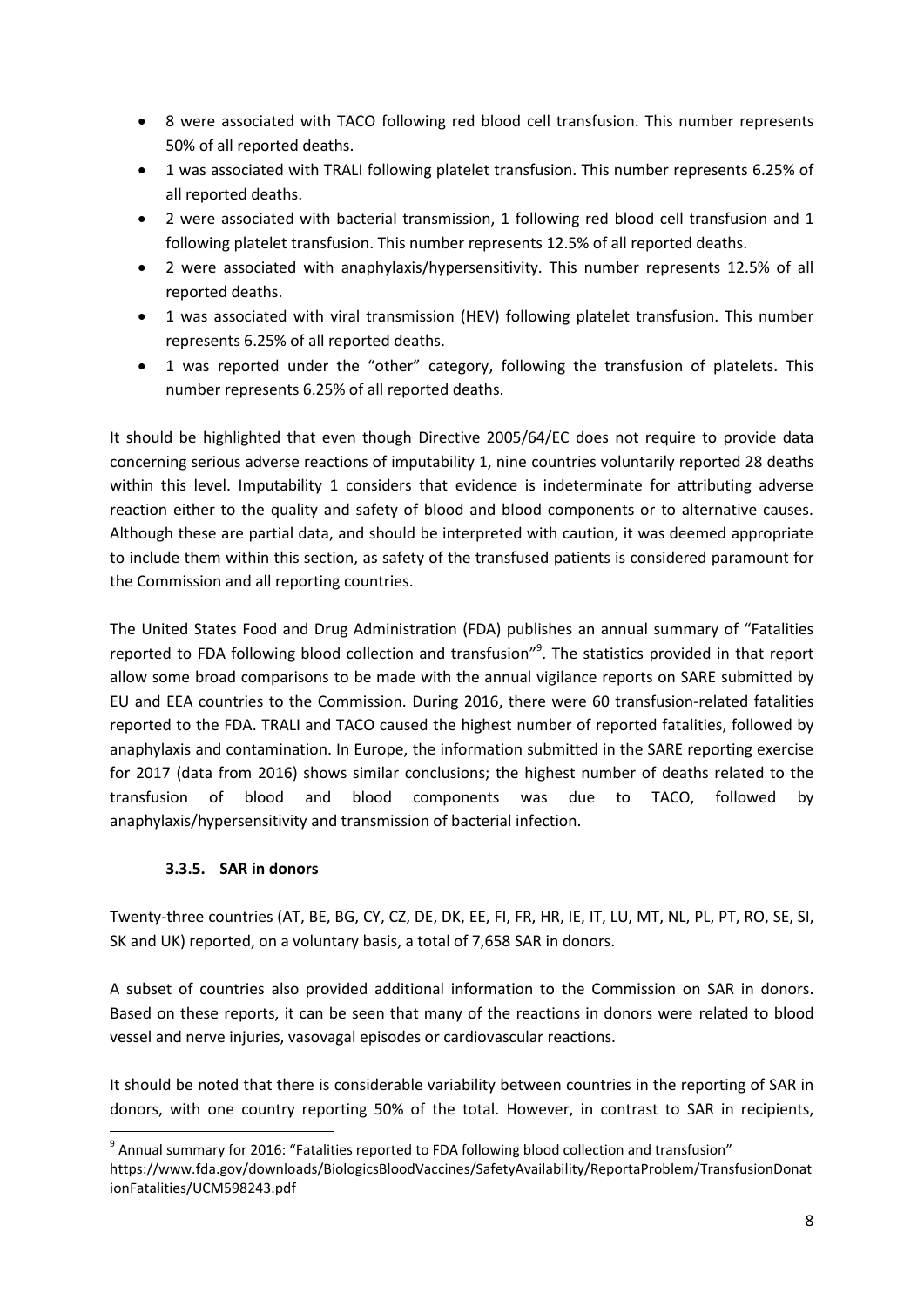countries are not requested to report the imputability level of SAR in donors and, as stated above, there is no legally binding requirement to report this denominator. Therefore, there are no homogeneous criteria for reporting.

# **3.4. Serious Adverse Events 3.4.1. Information by country**

SAE were reported by 30 countries; the total number of SAE reported for 2016 was 2,599. It should be noted that nine countries (BG, CY, HU, IS, LT, LU, MT, RO and SK) reported that in 2016 there had been no reportable SAE.

It is worth noting that the number of SAE reported varied substantially between reporting countries, both in terms of rates and the criteria for inclusion. For instance, two countries submitted 62% of all SAE whereas 7 countries reported less than 10 SAE each. This suggests that further improvements should be made to the reporting criteria, with the collaboration of the Competent Authorities, to achieve a greater comparability of data.

As regards the denominator for SAE, the total number of units processed, 28 countries (all but DK, and HU) reported a total of 25,177,727 units processed during 2016.

# **3.4.2. Information by type of SAE**

Overall, of the 2,599 SAE reported, incidents were linked to the following activity steps:

- **Whole blood collection**: 611 SAE (24 %)
- **Apheresis collection**: 55 SAE (2 %)
- **Testing of donations**: 78 SAE (3 %)
- **Processing**: 63 SAE (2 %)
- **Storage**: 267 SAE (10 %)
- **Distribution**: 298 SAE (12 %)
- **Materials:** 23 SAE (1 %)
- **Other activity steps:** 1024 events (46 % of reported SAE).

These data are presented in Figure 7.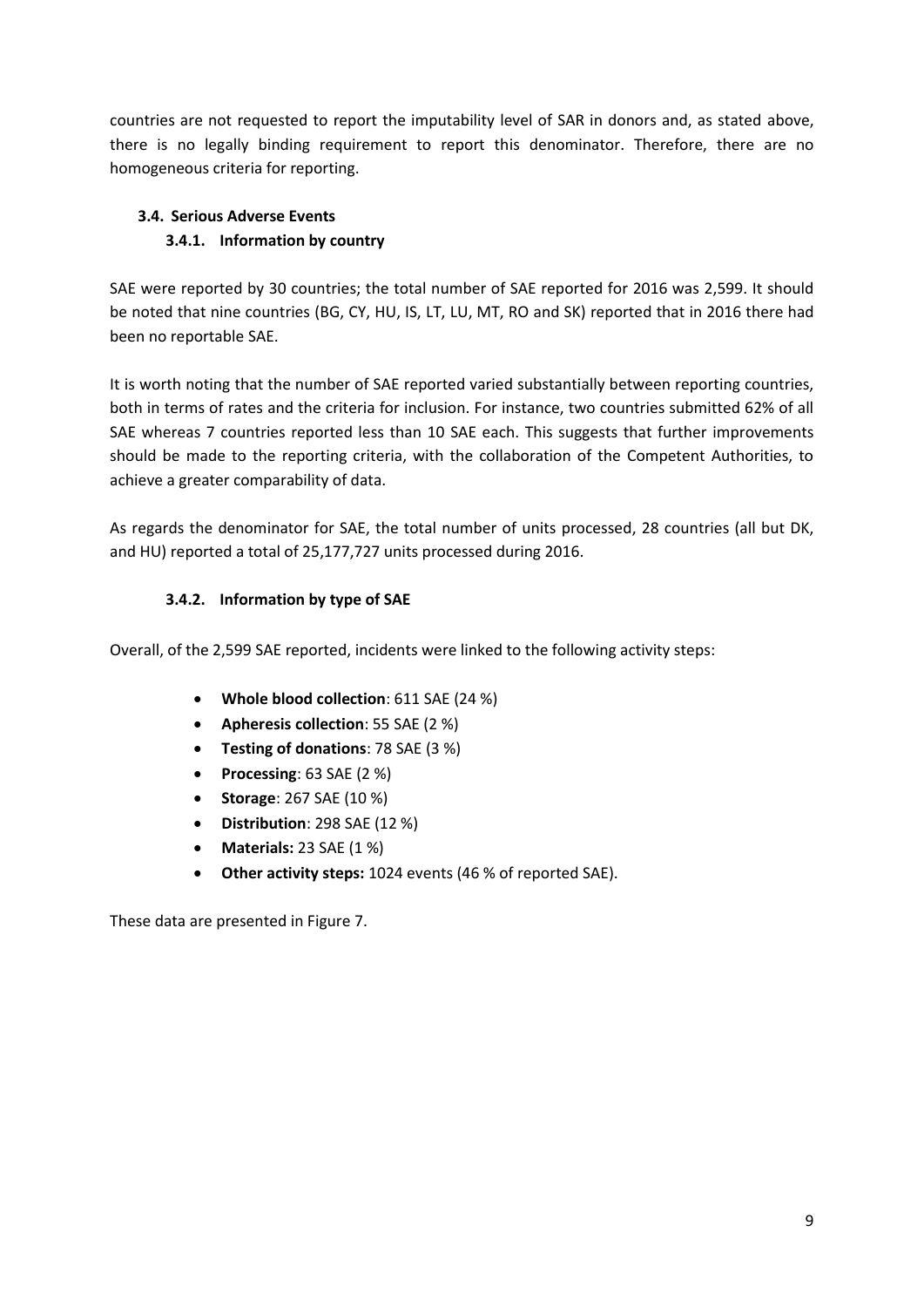

Figure 7. SAE per activity step; data 2016.

## **3.4.3. Information by specification of SAE**

The 2,599 SAE were attributed to one of the following specifications:

- **Human Error**: 1,896 SAE (73%)
- **Equipment failure**: 387 SAE (15%)
- **Product defect**: 128 SAE (5%)
- **Other:** 188 SAE (7%)

These data are shown in Figure 8.



Figure 8. SAE by specification; data 2016.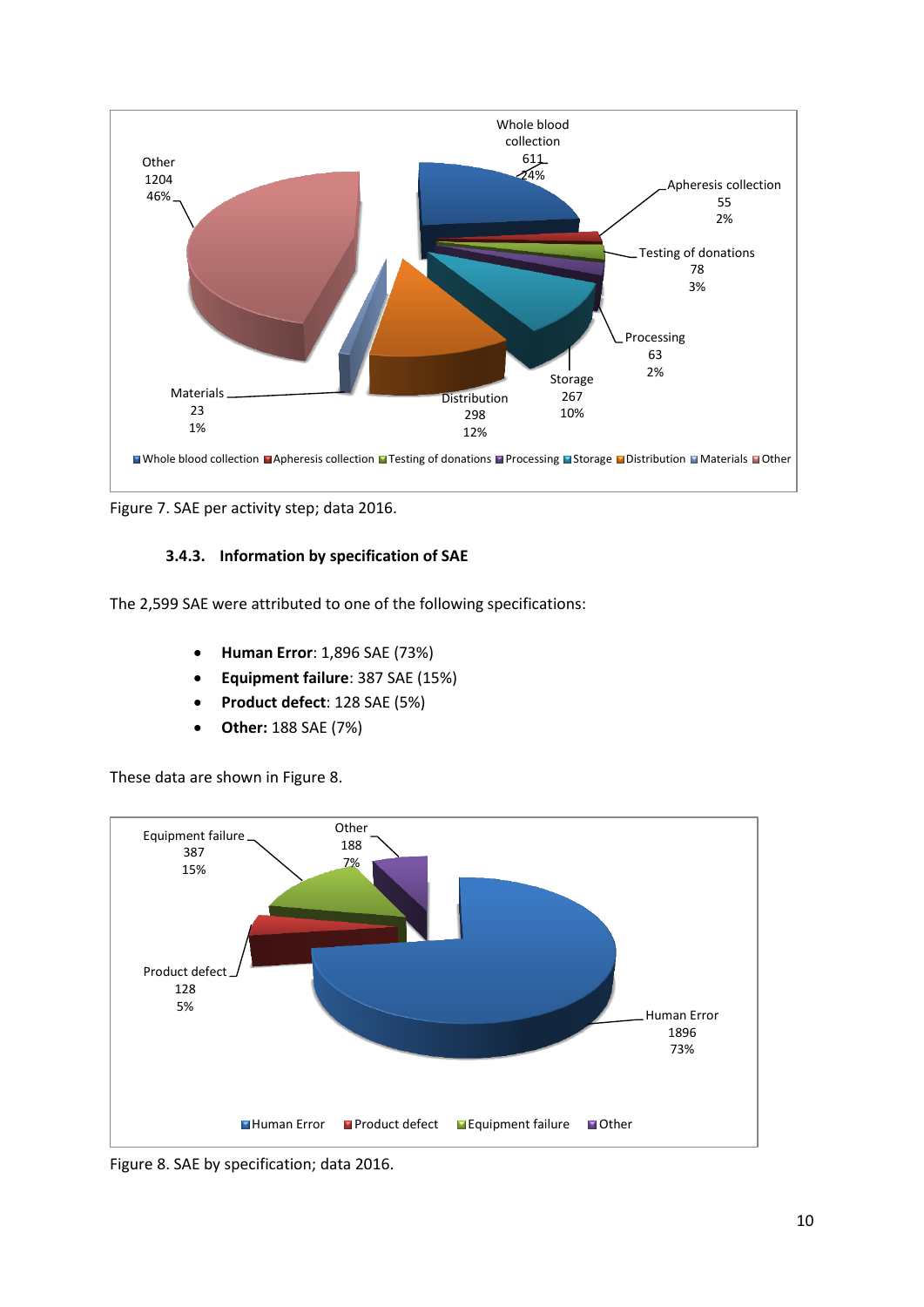Most of the SAE (73%) were reported within the category of *Human error* without any further detail, and the process step most associated with SAE was the *Other* category. In order to facilitate improvement through learning from vigilance, consideration should be given to gathering more information in future exercises.

### **4. COMPARISON OF SARE REPORTING 2011-2016**

Table **1** gives an overview of SARE reporting for 2011 to 2017 (data from 2010 to 2016). In general, the numbers for each denominator have fluctuated from year to year: 23–25 million units issued, 12–21 million units transfused (with a slight decrease in the current exercise) and 2–4 million recipients transfused, which has also slightly decreased this year.

The number of SAR (at imputability level 2 or 3) reported increased from 2011 to 2014 (data from 2010 to 2013), decreased during the next 2 years, and now remains stable. The same trend occurs for SAR of imputability 1 to 3. This reflects the efforts made by all participating countries to implement and improve their biovigilance systems year by year.

The number of deaths has remained relatively stable, at around 20, with a discrete decrease in recent years, showing the efficacy of the preventive measures implemented in the different systems.

For SAE, the numbers reported have varied over the years; this is probably the result of improved reporting by establishments and better training and education of staff involved in the process.

Finally, although SAR in donors is voluntarily reportable, the number has increased over the years, reflecting the increased awareness among countries about the safety of the EU citizens who voluntarily decide to donate their blood in order to save others.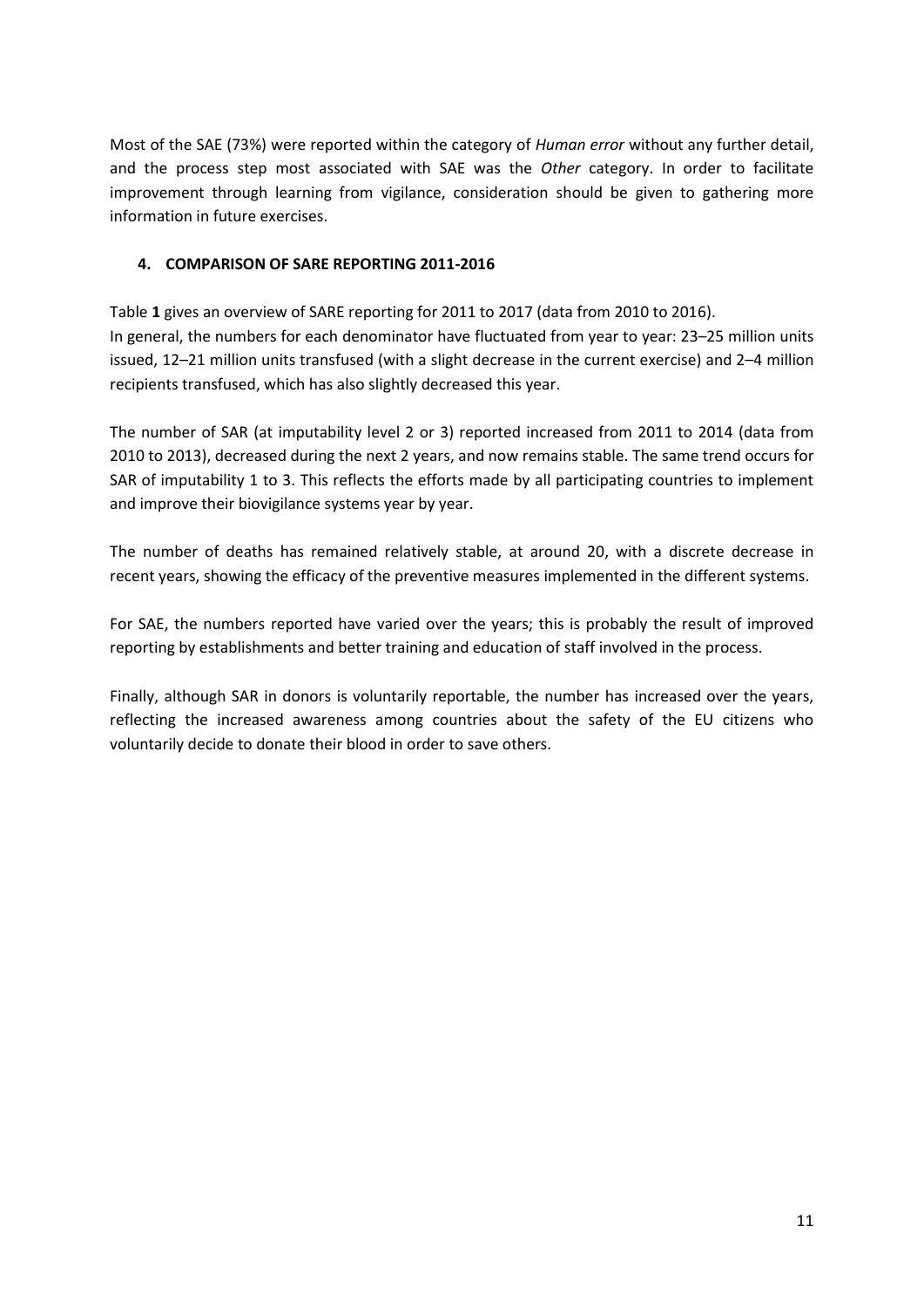|                             | 2011                          |               | 2012                          |               | 2013                          |               | 2014                          |               | 2015                          |               | 2016                          |               | 2017                          |               |
|-----------------------------|-------------------------------|---------------|-------------------------------|---------------|-------------------------------|---------------|-------------------------------|---------------|-------------------------------|---------------|-------------------------------|---------------|-------------------------------|---------------|
|                             | <b>Countries</b><br>reporting | <b>Number</b> | <b>Countries</b><br>reporting | <b>Number</b> | <b>Countries</b><br>reporting | <b>Number</b> | <b>Countries</b><br>reporting | <b>Number</b> | <b>Countries</b><br>reporting | <b>Number</b> | <b>Countries</b><br>reporting | <b>Number</b> | <b>Countries</b><br>reporting | <b>Number</b> |
| <b>Units issued</b>         | 26                            | 22,817,166    | 29                            | 24,821,809    | 27                            | 25,129,344    | 27                            | 24,043,766    | 27                            | 25,717,028    | 26                            | 25,324,888    | $29^{10}$                     | 24,827,516    |
| <b>Units</b><br>transfused  | 19                            | 16,718,258    | 17                            | 12,311,691    | 20                            | 13,351,948    | 22                            | 16,564,817    | 25                            | 21,425,047    | 25                            | 21,443,125    | 25                            | 20,910,579    |
| Recipients<br>transfused    | 11                            | 2,298,304     | 16                            | 2,964,839     | 19                            | 3,595,155     | 20                            | 3,216,938     | 18                            | 4,190,835     | 18                            | 4,246,978     | 20                            | 3,134,944     |
| SAR (1-3)                   | 30                            | 2,449         | 30                            | 3,133         | 30                            | 3,519         | 30                            | 2,831         | 30                            | 2,441         | 31                            | 2,587         | 30                            | 2,950         |
| SAR (2-3)                   | 30                            | 1,259         | 30                            | 1,574         | 30                            | 1,831         | 30                            | 1,739         | 30                            | 1,410         | 31                            | 1,349         | 30                            | 1,737         |
| <b>SAR death</b><br>$(2-3)$ | 30                            | 20            | 30                            | 14            | 30                            | 22            | 28                            | 22            | 30                            | 27            | 31                            | 25            | 30                            | 16            |
| SAE                         | 28                            | 16,360        | 25                            | 4,113         | 28                            | 2,953         | 30                            | 2,972         | 30                            | 4,460         | 24                            | 2,338         | 30                            | 2,599         |
| <b>SAR in donors</b>        |                               |               |                               |               | 18                            | 2,494         | 23                            | 2,470         | 20                            | 3,723         | 23                            | 7,769         | 23                            | 7,658         |

Table 1. Overview of the 2011-2017 SARE reporting exercises (2010-2016 data).

 $^{10}$  This figure includes the data of the 2 countries that reported only number of units transfused. It was considered that the number of units transfused must also have been issued prior to transfusion.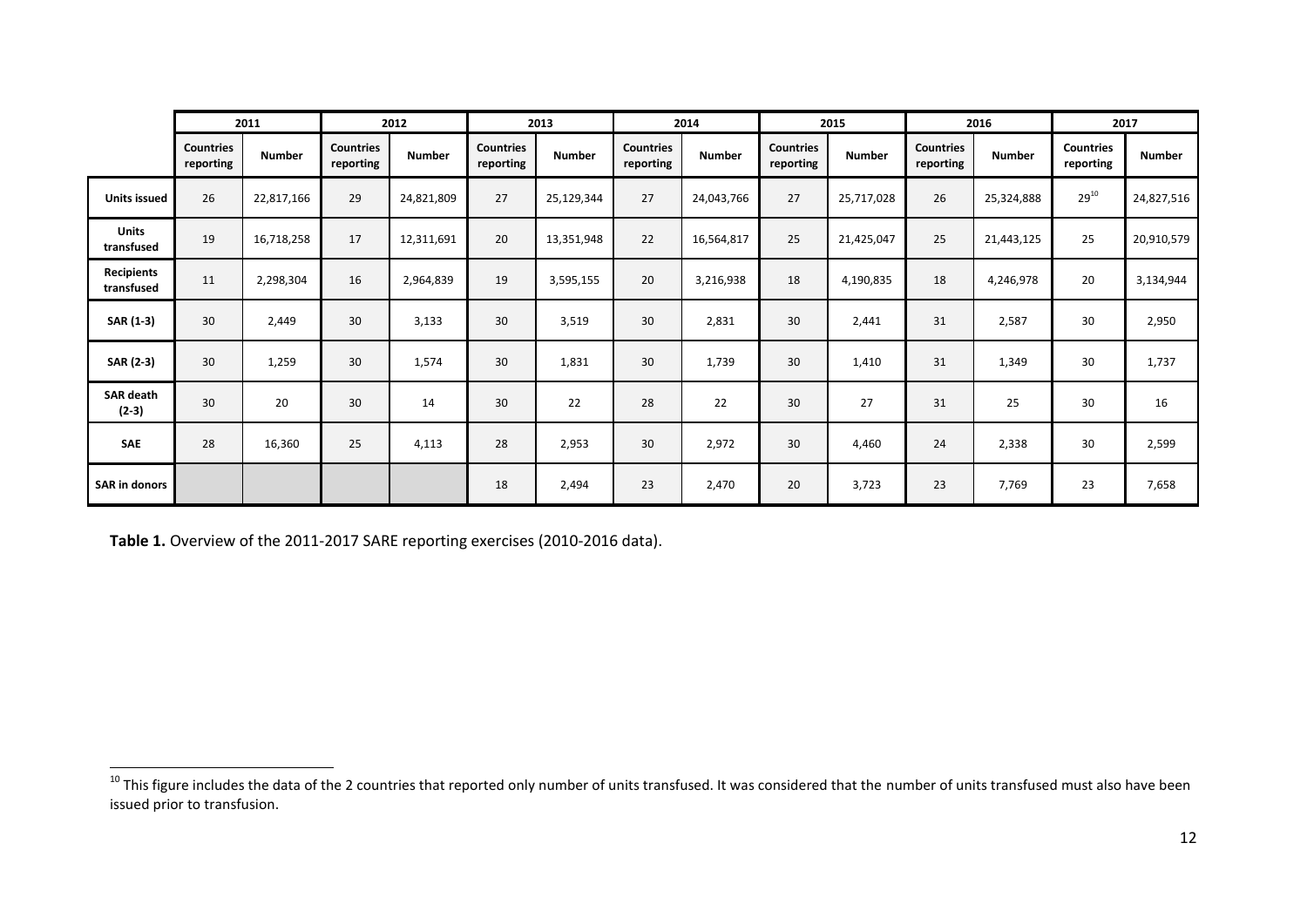#### **5. CONCLUSIONS**

In the SARE 2017 annual reporting exercise, complete data was provided by 80% of the reporting countries (i.e. 24 out of 30). This represents a steady state improvement in reporting by Member States compared to previous years. It also reflects the continuous work by the EDQM and the Commission to improve data collection, to assist those countries which have difficulties in collecting reliable data and to improve the data analysis.

The *number of SAR* in recipients (imputability level 2 or 3) reported for 2016 was 1,737. Anaphylaxis, TACO and FNHTR were the most frequent SAR. This figure has slightly increased in comparison with the previous reporting exercise. The majority of the SAR were related to the transfusion of red blood cells and platelets. However, as mentioned in previous exercises, considering that the data reported are partial, year-on-year comparisons should be interpreted with caution.

The number *of deaths* likely or certain to have resulted from blood transfusion in 2016 was 16. This figure has decreased compared with previous years. It should be noted that of the 16 deaths reported, the majority were not attributable to the quality and safety of the blood component, but rather to clinical practice or to unforeseen reactions including TACO and anaphylaxis/hypersensitivity.

In the case of *number of SAE*, the reported figures have increased compared with previous exercises. It should be noted that, on an individual Member State basis, a higher number of reported SAE may not necessarily imply an increased incidence of SAE but rather indicate a more reliable and accurate reporting system whereas a lower number may indicate underreporting. The large number of SAE reported as due to human error calls for a word of caution and highlights the importance of performing root-cause analysis to determine the ultimate cause of these SAE and to implement adequate preventive and corrective measures.

The process step most associated with SAE was within the *Other activity steps* category. Reporting of SAE has revealed that there is a need to further clarify and improve the collection of SAE data overall to ensure that the reporting criteria are consistently applied.

Voluntary *reporting on donors*, which was introduced in 2012 and undertaken by a majority of countries in this reporting exercise, highlights a significant increase in reported donor reactions. Overall, the number of SAR for 2016 was 7,658; this figure remains stable in comparison with the previous year. Performing this exercise has allowed Member States to increase awareness of the importance of monitoring the safety and quality of care of those persons who make transfusion medicine possible. The availability of these data provides the opportunity for further assessment of the underlying reasons for donor reactions and for the implementation of preventive measures to reduce them, assuring the safety of those EU citizens who generously decide to help others by donating blood.

Overall, the available data indicate that reporting is consistent with known effects and expected trends, with no new safety concerns regarding blood and blood components identified from national monitoring programmes.